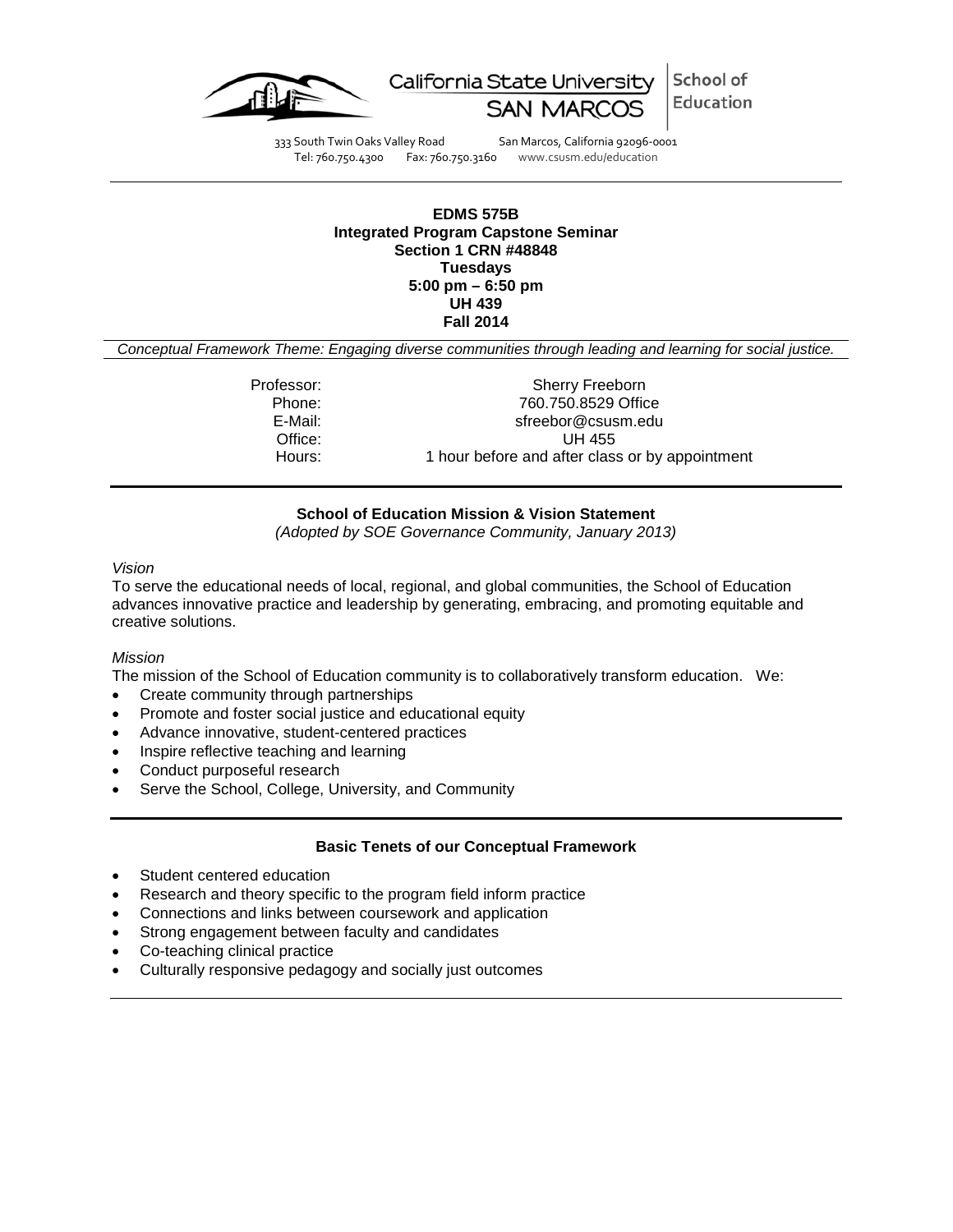## **COURSE DESCRIPTION**

Students demonstrate mastery of the integration of content and pedagogy through performance assessment. Accompanies the required student teaching during the final semester of the integrated Bachelor of Arts and Multiple Subject Credential Program. *Graded Credit/No Credit. Enrollment restricted to students in the ICP. Enrollment Requirement: Successful completion of all program coursework.*

**Freeborn**: This course provides the culminating experience for teacher candidates who are completing the Integrated Credential Program (ICP). Students will demonstrate that they have met competencies required in the Liberal Studies program with the requirements for the teaching credential (TPEs). They will receive information and seminars on completion of TPA Tasks 3 and 4. They will receive all information to complete the credentialing process.

#### **Course Prerequisites**

The prerequisite for this course is completion of all coursework for both the teaching credential and the Liberal Studies major. Concurrent enrollment in coursework for the bilingual certification and completion of the CLAD certificate is acceptable. A co-requisite for this course is enrollment in Clinical Practice I and II.

### **Course Objectives**

Teacher performance expectations (TPE) competencies requirements:

- Engaging in reflective discussions linking content mastery experiences with classroom teaching experiences.
- Written evidence and artifacts for all TPE's. The full text for the TPE's can be obtained from the School of Education Web site. University Supervisors will assess successful completion of the requirements.
- Completion of TPA Tasks 3 and 4 and submitted through Taskstream for scoring by the CSUSM assessors.

# **Required Texts**

Current account on TaskStream.

#### **Authorization to Teach English Learners**

This credential program has been specifically designed to prepare teachers for the diversity of languages often encountered in California public school classrooms. The authorization to teach English learners is met through the infusion of content and experiences within the credential program, as well as additional coursework. Candidates successfully completing this program receive a credential with authorization to teach English learners.

*(Approved by CCTC in SB 2042 Program Standards, August 02)*

# **STUDENT LEARNING OUTCOMES**

This course will take place in a virtual environment with some face-to -ace sessions in which attendance is required. The local TPE's will be completed in the time requirement for assessment. There will be face-to-face sessions as well as multimedia presentations through Cougar Courses for assistance in completing TPA Tasks 3 and 4. Student Services will conduct the finishing seminar for completion of the credential requirements.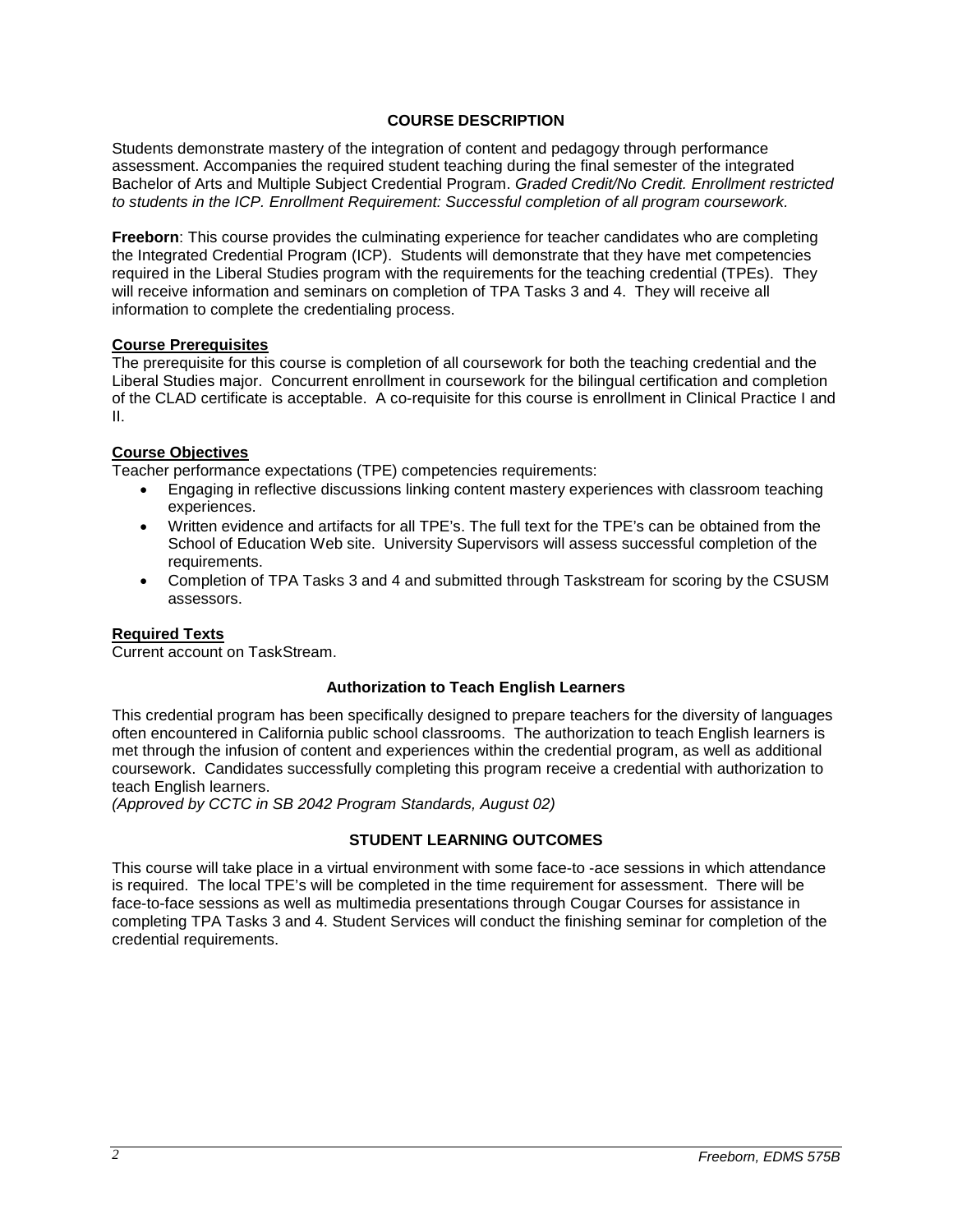# **GENERAL CONSIDERATIONS**

## **Assessment of Professional Dispositions**

Assessing a candidate's dispositions within a professional preparation program is recognition that teaching and working with learners of all ages requires not only specific content knowledge and pedagogical skills, but positive attitudes about multiple dimensions of the profession. The School of Education has identified six dispositions – social justice and equity, collaboration, critical thinking, professional ethics, reflective teaching and learning, and life-long learning—and developed an assessment rubric. For each dispositional element, there are three levels of performance - *unacceptable*, *initial target*, and *advanced target*. The description and rubric for the three levels of performance offer measurable behaviors and examples.

The assessment is designed to provide candidates with ongoing feedback for their growth in professional dispositions and includes a self-assessment by the candidate. The dispositions and rubric are presented, explained and assessed in one or more designated courses in each program as well as in clinical practice. Based upon assessment feedback candidates will compose a reflection that becomes part of the candidate's Teaching Performance Expectation portfolio. Candidates are expected to meet the level of *initial target* during the program.

### **School of Education Attendance Policy**

Due to the dynamic and interactive nature of courses in the School of Education, all students are expected to attend all classes and participate actively. At a minimum, students must attend more than 80% of class time, or s/he may not receive a passing grade for the course at the discretion of the instructor. Individual instructors may adopt more stringent attendance requirements. **You will be required to attend 5 mandatory class meetings.** Should the student have extenuating circumstances, s/he should contact the instructor as soon as possible. *(Adopted by the SOE Governance Community, December, 1997).*

# **Students with Disabilities Requiring Reasonable Accommodations**

Candidates with disabilities who require reasonable accommodations must be approved for services by providing appropriate and recent documentation to the Office of Disable Student Services (DSS). This office is located in Craven Hall 4300, and can be contacted by phone at (760) 750-4905, or TTY (760) 750-4909. Candidates authorized by DSS to receive reasonable accommodations should meet with their instructor during office hours or, in order to ensure confidentiality, in a more private setting.

#### **Grading Standards**

- Successful completion of competency in the Teaching Performance Expectations.
- Completion of Professional Employment Portfolio
- Completion of all ICP, CSUSM, and CSU exit surveys
- Participation in discussion directly related to TPA Task 3 and 4.
- Attendance

## **CSUSM Academic Honesty Policy**

"Students will be expected to adhere to standards of academic honesty and integrity, as outlined in the Student Academic Honesty Policy. All written work and oral presentation assignments must be original work. All ideas/materials that are borrowed from other sources must have appropriate references to the original sources. Any quoted material should give credit to the source and be punctuated with quotation marks.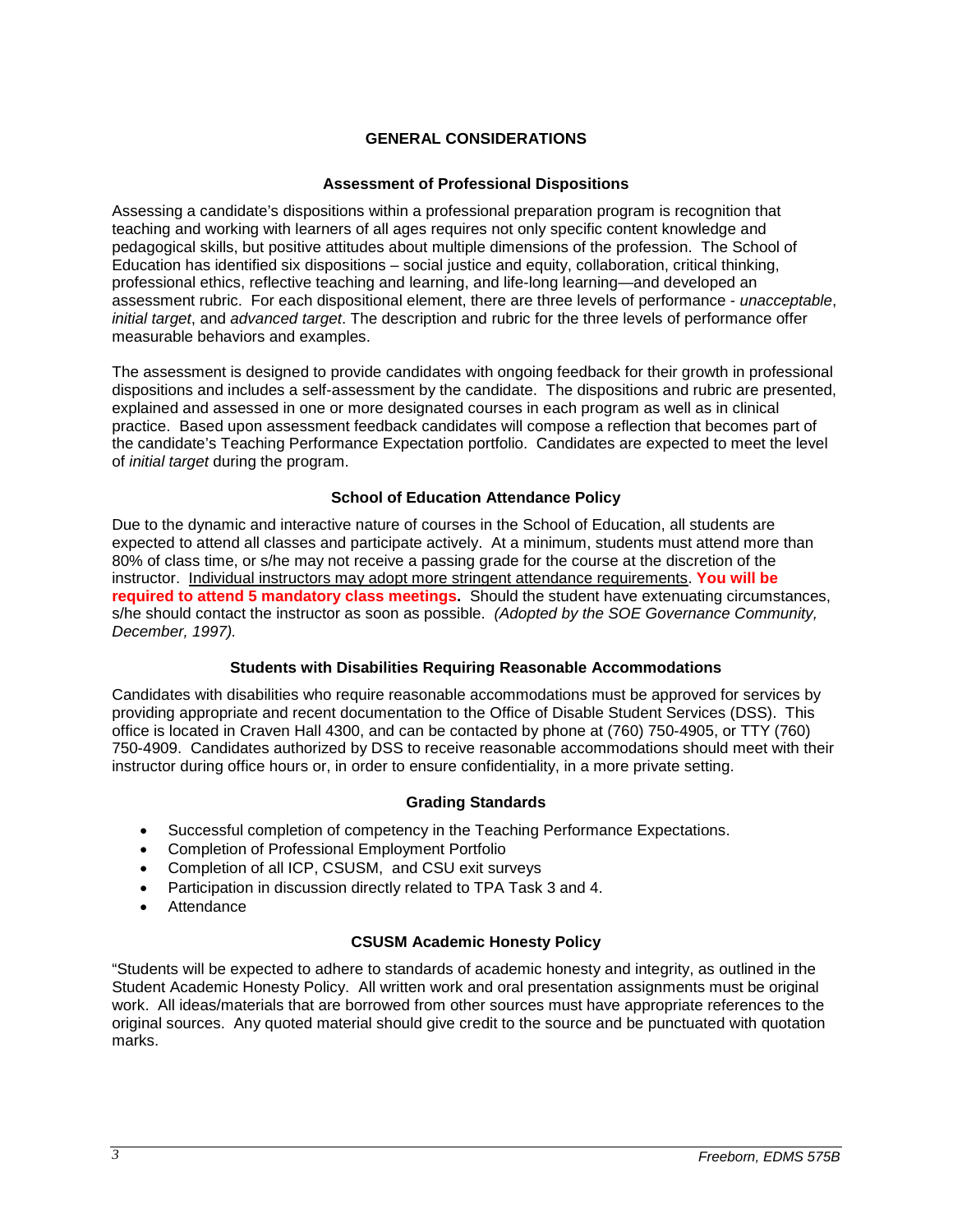Students are responsible for honest completion of their work including examinations. There will be no tolerance for infractions. If you believe there has been an infraction by someone in the class, please bring it to the instructor's attention. The instructor reserves the right to discipline any student for academic dishonesty in accordance with the general rules and regulations of the university. Disciplinary action may include the lowering of grades and/or the assignment of a failing grade for an exam, assignment, or the class as a whole."

Incidents of Academic Dishonesty will be reported to the Dean of Students. Sanctions at the University level may include suspension or expulsion from the University.

### **Plagiarism:**

As an educator, it is expected that each candidate will do his/her own work, and contribute equally to group projects and processes. Plagiarism or cheating is unacceptable under any circumstances. If you are in doubt about whether your work is paraphrased or plagiarized see the Plagiarism Prevention for Students website [http://library.csusm.edu/plagiarism/index.html.](http://library.csusm.edu/plagiarism/index.html) If there are questions about academic honesty, please consult the University catalog.

### **Use of Technology**

Candidates are expected to demonstrate competency in the use of various forms of technology (i.e. word processing, electronic mail, Moodle, use of the Internet, and/or multimedia presentations). Specific requirements for course assignments with regard to technology are at the discretion of the instructor. Keep a digital copy of all assignments for use in your teaching portfolio. All assignments will be submitted online, and some will be submitted in hard copy as well. Details will be given in class.

### **Electronic Communication Protocol**

Electronic correspondence is a part of your professional interactions. If you need to contact the instructor, e-mail is often the easiest way to do so. It is my intention to respond to all received e-mails in a timely manner. Please be reminded that e-mail and on-line discussions are a very specific form of communication, with their own nuances and etiquette. For instance, electronic messages sent in all upper case (or lower case) letters, major typos, or slang, often communicate more than the sender originally intended. With that said, please be mindful of all e-mail and on-line discussion messages you send to your colleagues, to faculty members in the School of Education, or to persons within the greater educational community. All electronic messages should be crafted with professionalism and care. Things to consider:

- Would I say in person what this electronic message specifically says?
- How could this message be misconstrued?
- Does this message represent my highest self?
- Am I sending this electronic message to avoid a face-to-face conversation?

In addition, if there is ever a concern with an electronic message sent to you, please talk with the author in person in order to correct any confusion.